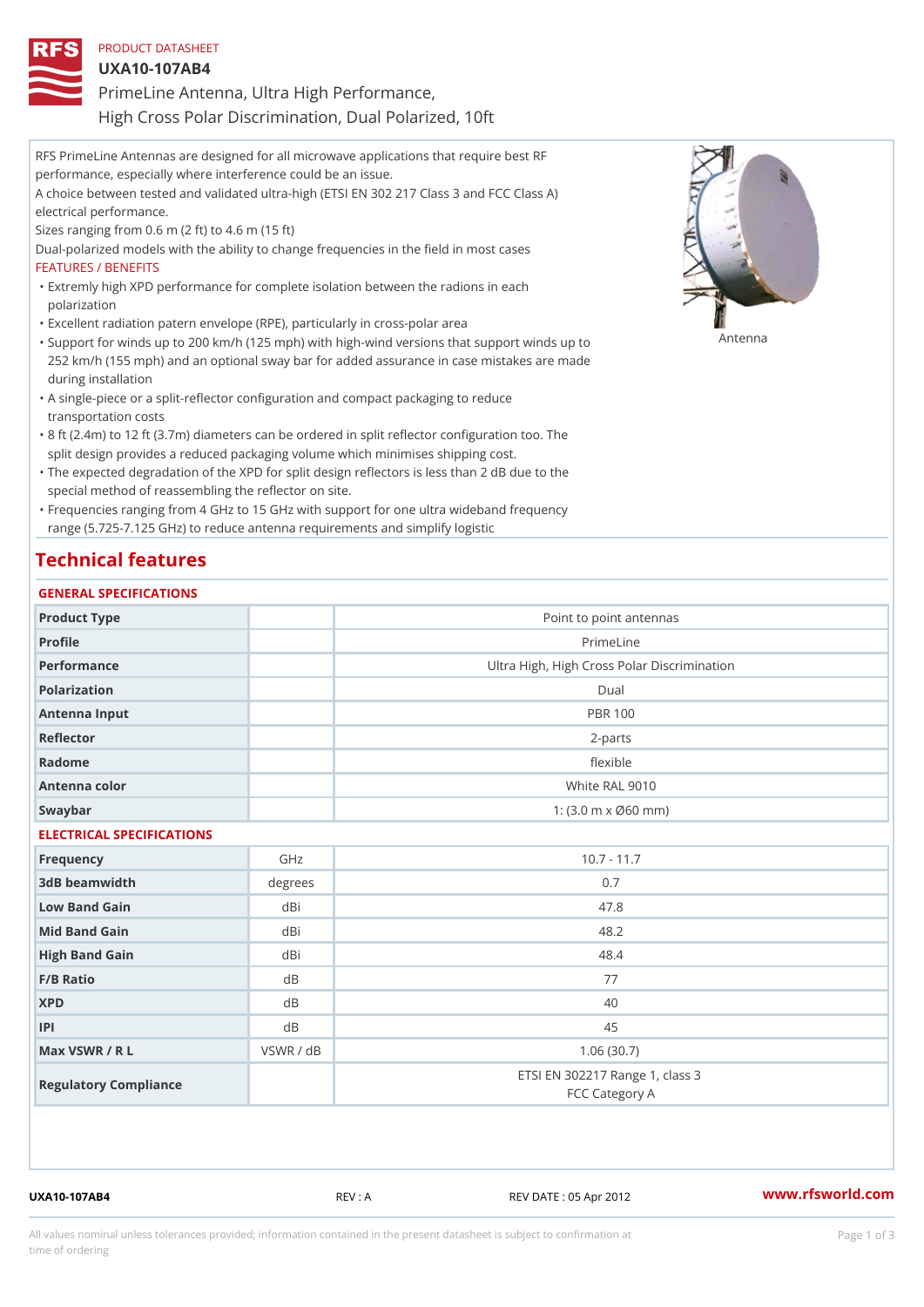# PRODUCT DATASHEET UXA10-107AB4 PrimeLine Antenna, Ultra High Performance, High Cross Polar Discrimination, Dual Polarized, 10ft

| MECHANICAL SPECIFICATIONS             |              |                                                   |  |  |  |
|---------------------------------------|--------------|---------------------------------------------------|--|--|--|
| Diameter                              | ft $(m)$     | 10(3)                                             |  |  |  |
| Elevation Adjustment                  | degree:      | ± 5                                               |  |  |  |
| Azimuth Adjustment                    | degrees      | ± 5                                               |  |  |  |
| Polarization Adjustment               | $degree$ :   | ± 5                                               |  |  |  |
| Mounting Pipe Diameter<br>minima      | $mm$ (in)    | 114(4.5)                                          |  |  |  |
| Mounting Pipe Diameter<br>maximum     | $mm$ (in)    | 114(4.5)                                          |  |  |  |
| Approximate Weight                    | kg (lb)      | 290 (638)                                         |  |  |  |
| Survival Windspeed                    | $km/h$ (mph) | 200 (125)                                         |  |  |  |
| Operational Windspeed                 | $km/h$ (mph) | 190 (118)                                         |  |  |  |
| <b>STRUCTURE</b>                      |              |                                                   |  |  |  |
| Radome Material                       |              | PVC coated fabric                                 |  |  |  |
| <b>FURTHER ACCESSORIES</b>            |              |                                                   |  |  |  |
| optional Swaybar                      |              | 1: SMA-SK-60-3000A (3.0 m x Ø60 mm)               |  |  |  |
| Further Accessories                   |              | SMA-WK-10: Wind Kit                               |  |  |  |
|                                       |              | SMA-SKO-UNIVERSAL-L : Universal sway bar fixation |  |  |  |
| <b>MOUNTOUTLINE</b>                   |              |                                                   |  |  |  |
| m <sub>m</sub><br>Dimension_A<br>(in) |              | 3220(126.8)                                       |  |  |  |
| m m<br>Dimension B<br>(in)            |              | 1640(64.6)                                        |  |  |  |

|                                                                        | (i n)                    | $0.460$ (140.0) |
|------------------------------------------------------------------------|--------------------------|-----------------|
| Dimension B                                                            | m m<br>(in)              | 1640 (64.6)     |
| Dimension_C                                                            | m m<br>(i <sub>n</sub> ) | 550 (21.7)      |
| $Dim_b - D -$<br>$114$ m m (4.5 _ i r ) $\mathsf{Rip}$ in $\mathsf{P}$ | m m                      | 190(7.5)        |
| Dimension_E                                                            | m m<br>(i <sub>n</sub> ) | 370 (14.6)      |
| $Dimension$ $F$                                                        | m m<br>(in               | 1440 (56.9)     |

UXA10-107AB4 REV : A REV DATE : 05 Apr 2012 [www.](https://www.rfsworld.com)rfsworld.com